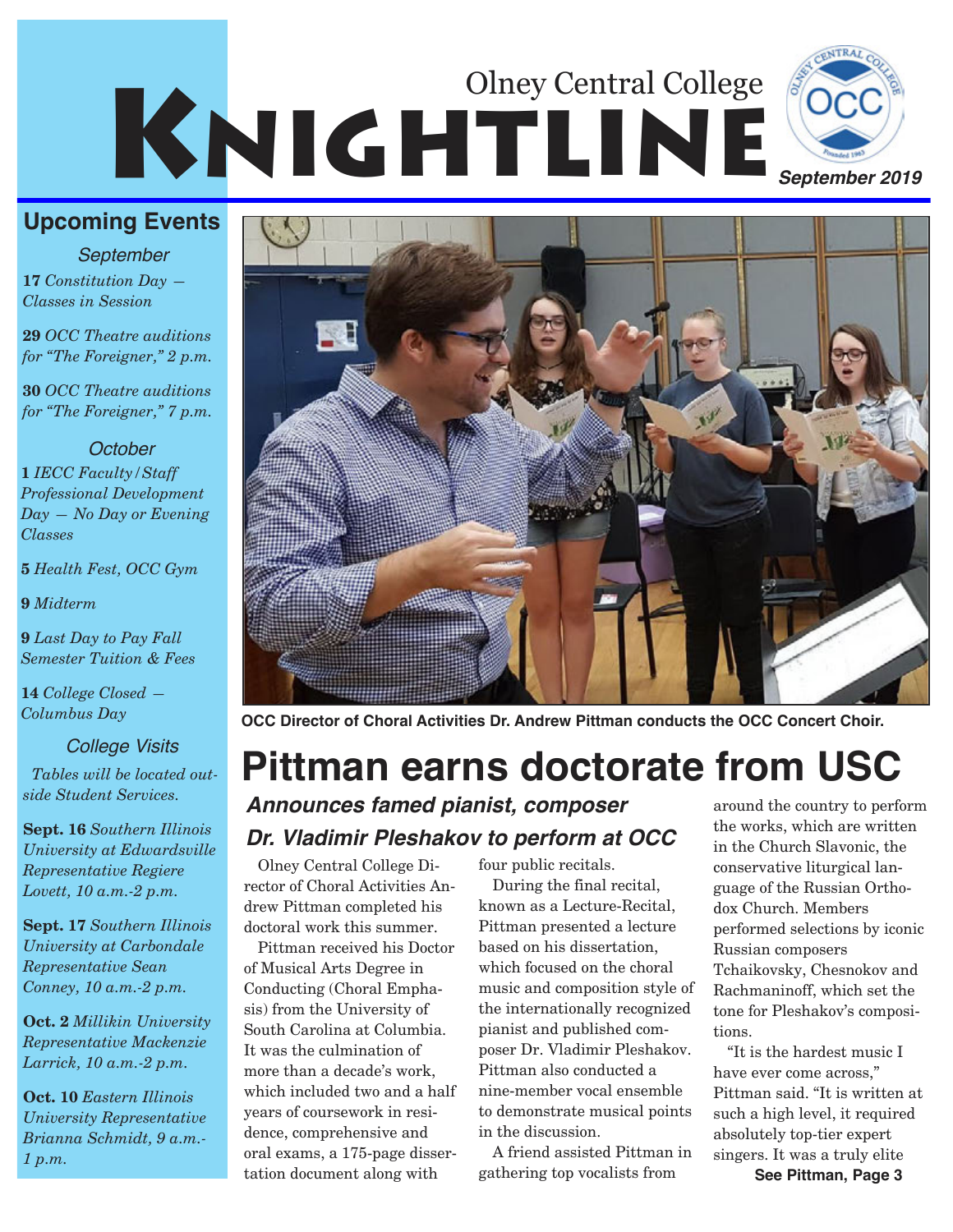#### *Sports Schedule*

#### **Baseball**

**Sept. 15 —** OCC at Busch Stadium, 5 p.m. **Sept. 20 —** OCC at GRAC Showcase, 5:30 & 8 p.m. **Sept. 24 —** OCC at Vincennes, 5 p.m. **Sept. 28 —** OCC at Kentucky Wesleyan, noon **Oct. 2 – OCC vs.** Vincennes, 2 p.m. at home **Oct. 5 —** OCC at Danville, noon **Oct. 10 —** OCC at Frontier, 5 p.m. **Oct. 12 —** OCC vs. Frontier, noon at home

#### **Softball**

**Sept. 21 —** OCC at IUPUI, TBA **Sept. 28 – OCC vs.** Thunder Travel, TBA at home **Oct. 6 —** OCC at Butler, **TBA Oct. 11 —** OCC at Southeast Missouri, TBA

#### **Men's Basketball**

**Oct. 6 —** OCC at Danville Jamboree, TBA **Oct. 13 —** OCC at Vincennes Jamboree, TBA

#### **Free tutoring**

Free tutoring is available to OCC students through the Learning Skills Center.

If you are having difficulties in a class, first talk with your instructor and then contact the LSC. A Math Lab is available from 9 to 11 a.m. Monday through Friday.

The LSC is located in the back of the Anderson Library. If you have trouble locating it, just stop by the library desk and the staff can direct you.

#### Maverick Fisher has joined Olney Central College as the Welding Specialist for the Illinois Eastern Community Colleges Title III Block Grant.

The Title III program is supported in part by a fiveyear grant awarded to Olney Central College from the U.S. Department of Education effective October 1, 2018. The

estimated total cost for all project activities is \$2,506,775 financed by the grant award of \$2,249,968 (90%) and \$256,807 (10%) by Olney Central College. Initiatives at OCC include redesigning the Welding Program with the inclusion of a two-year associate's degree.

A graduate of OCC, Fisher brings more than eight years' welding experience to the position. A member of Boilermakers Union 374 in Hobart, Ind., Fisher has worked as a traveling boilermaker maintaining and building both coal and nuclear power plants. He was previously employed as a fabricator at BWXT in Mt. Vernon, Ind., which builds nuclear propulsion systems for the U.S. Navy. Fisher also served as a welder at GSI, Inc. and DC Weld, both located in his hometown of Flora.

Fisher, who holds numerous certifications in both the nuclear field and construction

**WARRY** 



**Fisher named Title III Welding Specialist**

industry, also taught basic and artistic welding classes as an adjunct instructor at OCC.

Fisher will officially begin his new duties on Oct. 1. In the position, he will be responsible for writing the new two-year welding curriculum and teaching the courses, which will begin in August 2020.

"I'm excited to get started on the two-year degree," Fisher

said. "I would have loved to have been able to complete my associate's degree when I was here. This is a chance for students to further develop their skills and expand their employment opportunities."

The grant will provide funding for new state-of-the-art equipment for the welding lab, which will be located at the West Richland Center in Noble.

Fisher has always enjoyed welding and looks forward to preparing others to enter the field.

"It has been a really good career for me," Fisher said. "There are a lot of high paying jobs out there. Receiving additional training and earning a degree will be very beneficial for the students. Welding is a career where you don't have to wait 10 years to get top pay. If you have the skills, you can earn it right away."

## **Mary E. Hartrich Nursing & OCC Foundation Fall 2019** SCHOLARSHIPS **Apply Now!**

www.iecc.edu/occ/scholarships

**Contact Financial Aid For More Information**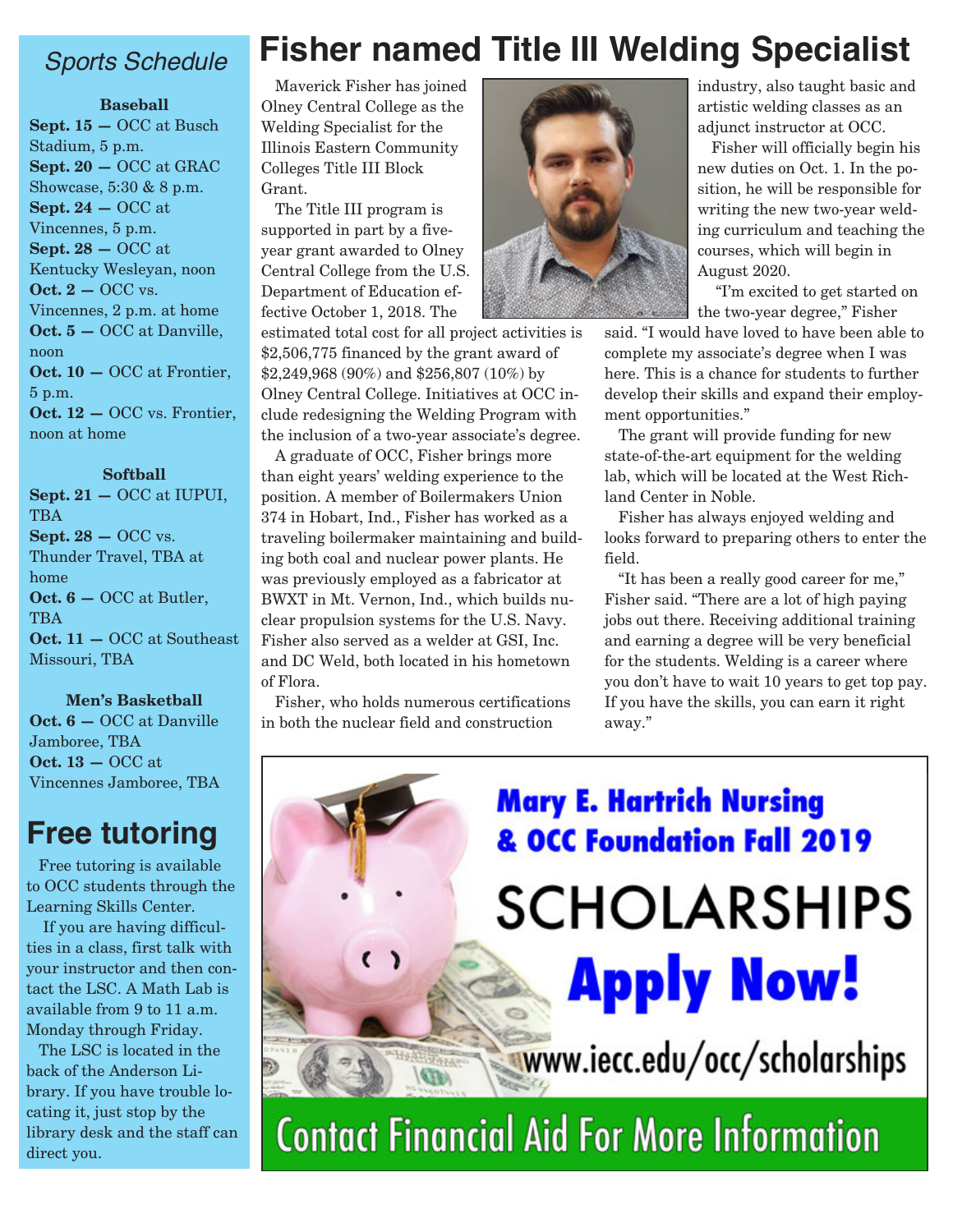### *8-week mid-semester math classes start Oct.10*

Did you drop a math class this semester or change your major and need to complete a math course? Olney Central College is offering MTH 1103 Liberal Arts Math and MTH 1102 College Algebra as 8-week mid-semester courses.

Both classes will be offered in a hybrid format beginning Oct. 10. The hybrid format means that most of the homework and the exams for the courses will be online, while instruction will take place face to face. Students should consult their advisors as they may need to take a placement exam.

Liberal Arts Math is being offered from 8 to 9:15 a.m. on Tuesday and Thursday with Instructor Tammie Bohnhoff. College Algebra will meet from 10 to 10:50 a.m. on Tuesday and Thursday and from 10 to 11:50 a.m. on Wednesday with instructor Lisa Benson.



#### **STAIRWELL IMPROVEMENTS OCC's stairwells were power washed and recently received a new coat of paint.**

#### **Pittman** *Continued from Page 1*

ensemble and the rehearsals were just magical."

The choir sang Pleshakov's *Cherubic Hymn*, his most recognizable work from his *Liturgy of St. John Chrysostom*, *The First, Second, and Third Antiphons*, *The Trisagion Hymn*, *The Hymn to the Mother of God*, *The Lord's Prayer*, and *Communion Hymn, Psalm 150*.

Pittman is thrilled to bring Pleshakov's music to academic circles. He spent more than two years corresponding by email with the composer, who now resides in Charleston, S.C.

"He was answering all of my questions in these long, drawn out, beautiful narratives that included wonderful details," Pittman said.

In his responses, the 85-year-old piano virtuoso, whose eclectic compositional style combines elements of Russian, French and English influences, shared his thoughts not only on music, but life and the current academic climate.

Pleshakov said, referring to his teenage years, "I did most of my homework on the bus. Occasionally the results were quite hurried, and did not endear me to the teachers who were dedicated people. In those days, knowledge was still prized for its own sake. Things did change radically around 1958 and knowledge became valuable only if it led

directly to monetary gains."

The correspondence has enabled Pittman to amass the most complete and comprehensive biography of Pleshakov.

For many, Pleshakov's life story is as compelling as his musicianship. His family fled the Bolsheviks during the Russian Revolution of 1917, joining an enclave of White Russians in China. The group, who became known as the "White Russians of Shanghai," retained their religious and cultural practices, which were virtually wiped out in their homeland under Soviet control. When the Communists came to power in China, Pleshakov and his family uprooted again, this time relocating to Australia, where he began his career, shortly before moving to California.

While health issues have sidelined Pleshakov, he is recovering and plans to begin touring again with his wife, pianist Elena Winther. Pittman is excited to announce that Pleshakov will kick off his tour at OCC, performing during the Community Choir Concert on Dec. 8.

"Dr. Pleshakov knew I was doing a concert," Pittman said. "He told me, 'If you are planning to do any of my music, my wife and I would love to be in attendance. After all you have done for me and my music, I would like to pay you back by playing at the concert.'"

The 7 p.m. event will feature more than 100 singers from the community including the OCC Concert Choir, OCC Community Choir and the Richland County High School Choir.

"It is very exciting for us to have someone of his caliber here," Pittman added. "This will truly be a communitywide event and a once in a lifetime opportunity for our area."

Pleshakov will play Beethoven's *Choral Fantasy*, a 22-minute piece for piano, orchestral and choir. Originally written as a precursor to welcome the festive Christmas season, the audience will recognize within the work Beethoven's first draft of *Ode to Joy*, later heard in his *9th Symphon*y.

"It is an exciting piece," Pittman said. "It becomes more thrilling every time I listen to it."

The audience also will be treated that evening to Pleshakov's *Cherubic Hymn*, *It is Truly Fitting* and *Psalm 150, O Praise the Lord*.

In addition to performing, Pleshakov will give a two-hour master class the morning of Dec. 7. Pittman plans to invite area high school students for the event, which will include a lesson in composing along with a question and answer session.

Originally from North Carolina, Pittman earned a B.M. in Music Education from East Carolina University and a M.M. in Voice Performance from New England Conservatory of Music. He joined OCC in 2013.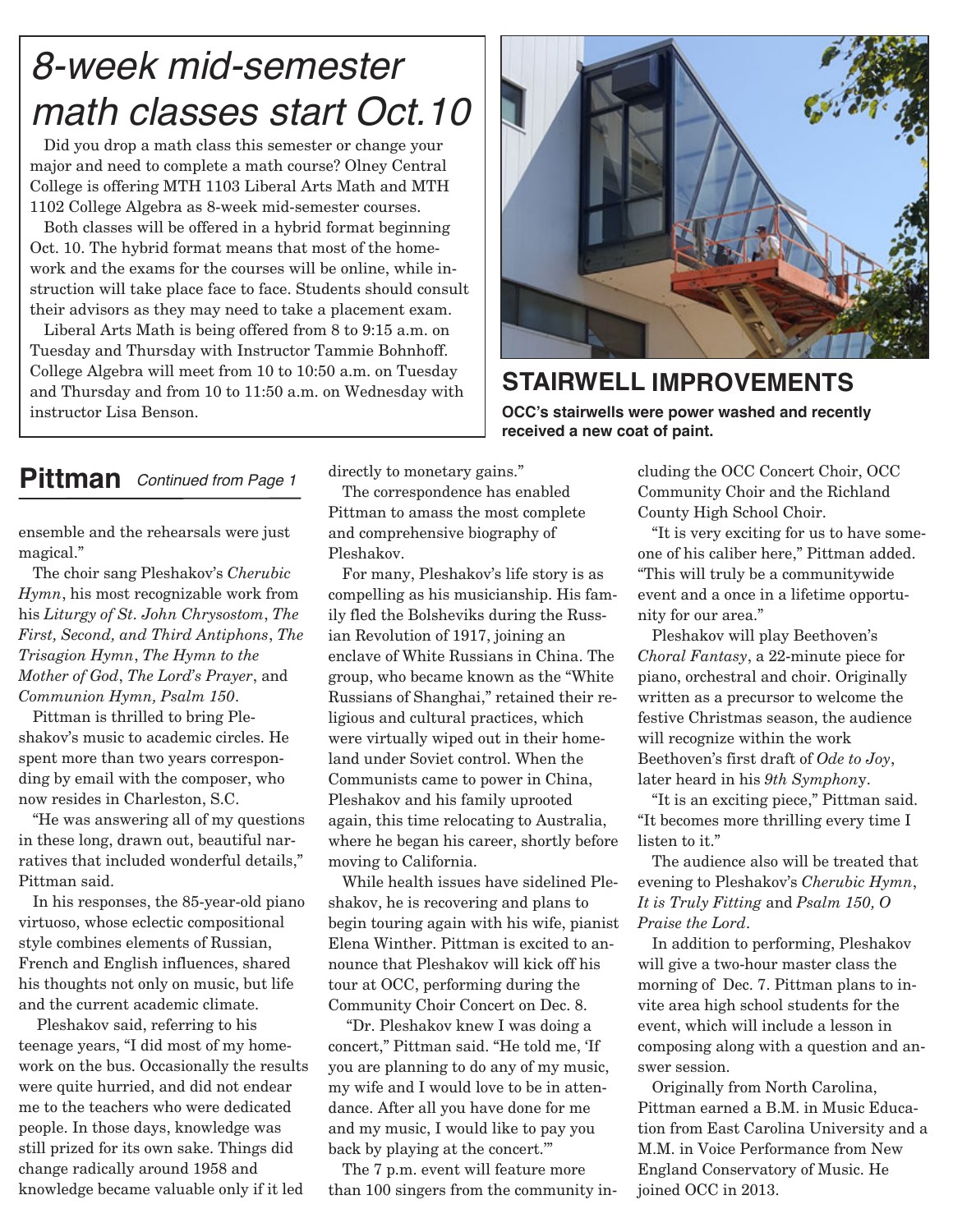

**Coach Clint Burris and his father spent two months this summer revamping the Lady Knights' locker room. At right, Burris unveils the finished results of their hard work.**



## **Lady Knights' locker room receives makeover**

The Olney Central College Lady Knights have a revamped locker room.

Women's Basketball Coach Clint Burris spent about two months updating the facility with the help of his father, Larry. The work included demolition of a former uniform storage area and the removal of existing cement slabs.

"We had been talking about doing this for a year or two now and creating a space where our players could come in and spend time between classes," Burris said. "For recruiting and our players on campus, this is going to be an awesome area

for them to be able to utilize and spend some time."

The upgrades give the facility a more open feel while making way for the installation of modern technology and other accommodations that will better meet the team's needs.

With a smart TV, computer and printer, Burris said the room provides a great location for conducting scouting reports or watching game films. The space even offers homey touches for the players, like comfy beanbag chairs.

Multi-plug electrical outlets were added so players can charge their electronic devices during practices and games. New stools also have been ordered and custom-built, solid red oak lockers will be added later this fall.

"With recruiting, it is going to be a huge advantage for us to be able to have a facility like this, especially once we get the new lockers built," Burris added. "The players will have their own personal space like most colleges do. We are excited to bring in recruits and show them what we have."

Burris said the project has received overwhelming support.

"Everything has been donated by people in the community, former players and parents," Burris said. "It has been awesome for us because it hasn't cost us a ton out of our budget. Once we reveal what we have been doing, we are going to put a sign up to acknowledge all of the people who have donated to make this happen."

He added, "I would like to thank OCC President Rodney Ranes for letting us do this project, along with maintenance's Clay Atkins and Tina Evans for helping us with planning and clean up. I also need to thank my dad and mom, who helped me do this, and my wife, Michelle, for coming in and doing some cleaning. It took a lot of people to get this project done, as well as our donors. It took all of their help to make this place something our girls can be proud of."